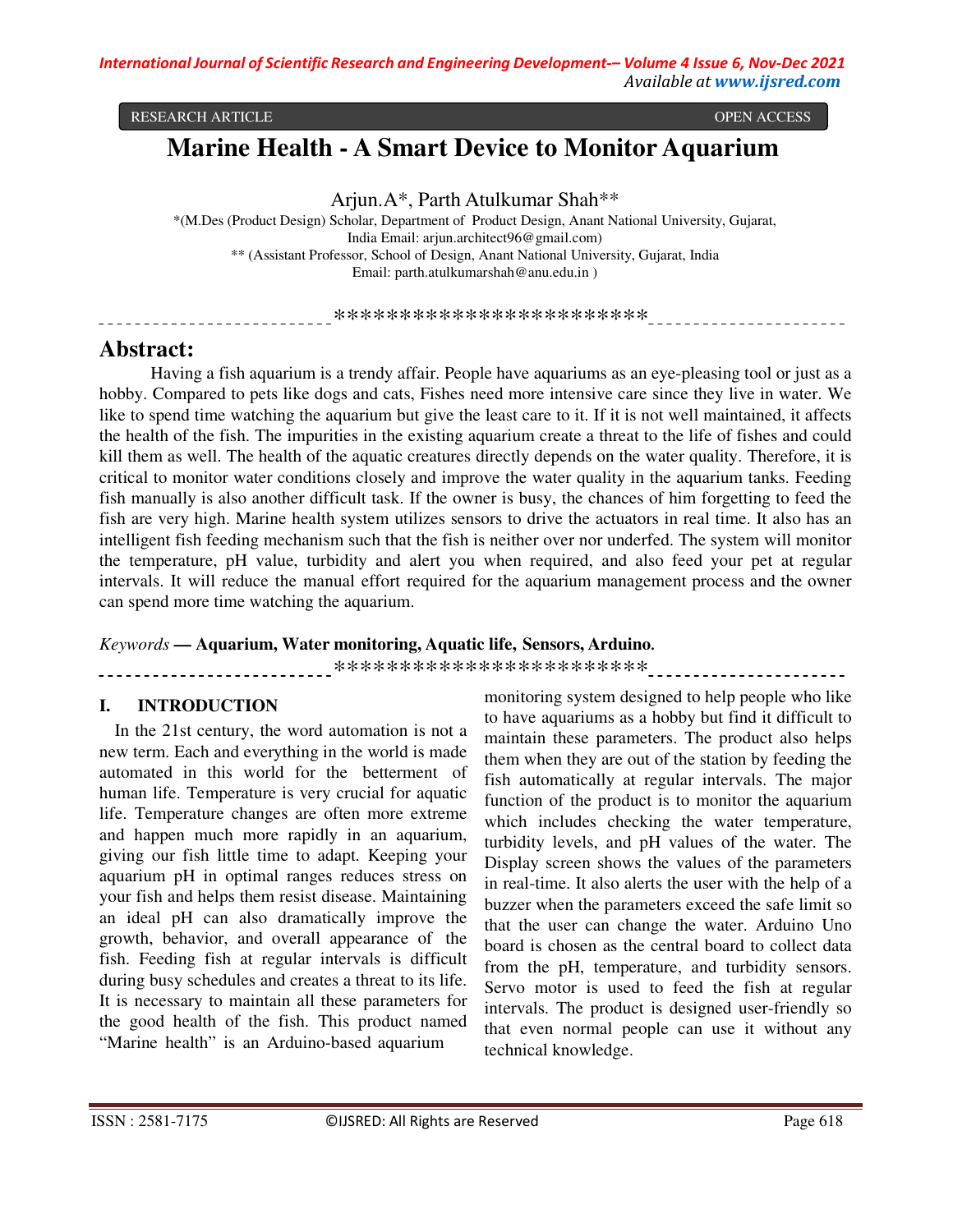### **II. COMPONENTS USED**

Marine Health monitoring system uses many components such as Arduino Uno, Temperature sensor, Turbidity sensor, pH sensor, Servo motor, and LCD Screen module. The descriptions of various components are discussed below.

#### *A. Arduino Uno*

The Arduino Uno is an open-source microcontroller board. The board consists of both analog and digital input/output pins. It has 6 analog I/O pins and 14 Digital I/O pins whereas 6 digital pins are capable of PWM outputs. The board is *D. pH Sensor*  programmable with the Arduino IDE via a type B USB cable. It can be powered using a USB cable or any external battery capable of producing voltages between 7 and 20 volts [1].



Fig. 1 Image of Arduino Uno board *E. Servo Motor* 

#### *B. Temperature Sensor (DS18B20)*

DS18B20 is a digital temperature sensor. It is completely sealed and is used to precisely measure temperatures in wet environments. It is capable of providing 9 to 12-bit temperature readings over a single wire. Hence it has only 1 wire and ground connected to the central microprocessor [2].



Fig. 2 Image of Temperature Sensor (DS18B20)

#### *C. Turbidity Sensor*

Turbidity sensors are used to measure the total suspended solids in water. It measures the amount of light that is scattered by the suspended solids when light is passed through water [3].



Fig. 3 Image of the Turbidity sensor

pH Sensors are used to measure the pH levels in the solution. It measures based on the activity of hydrogen ions in the solutions. A pH scale of 0-14 is used to compare with a neutral solution to determine the acidity/alkalinity in the solution [4].



Fig. 4 Image of pH Sensor

A Servomotor is a simple electric motor that is controlled by servomechanism. It is a linear actuator or rotary actuator. It allows for precise control of acceleration, velocity, linear or angular position [5].



Fig. 5 Image of Servo motor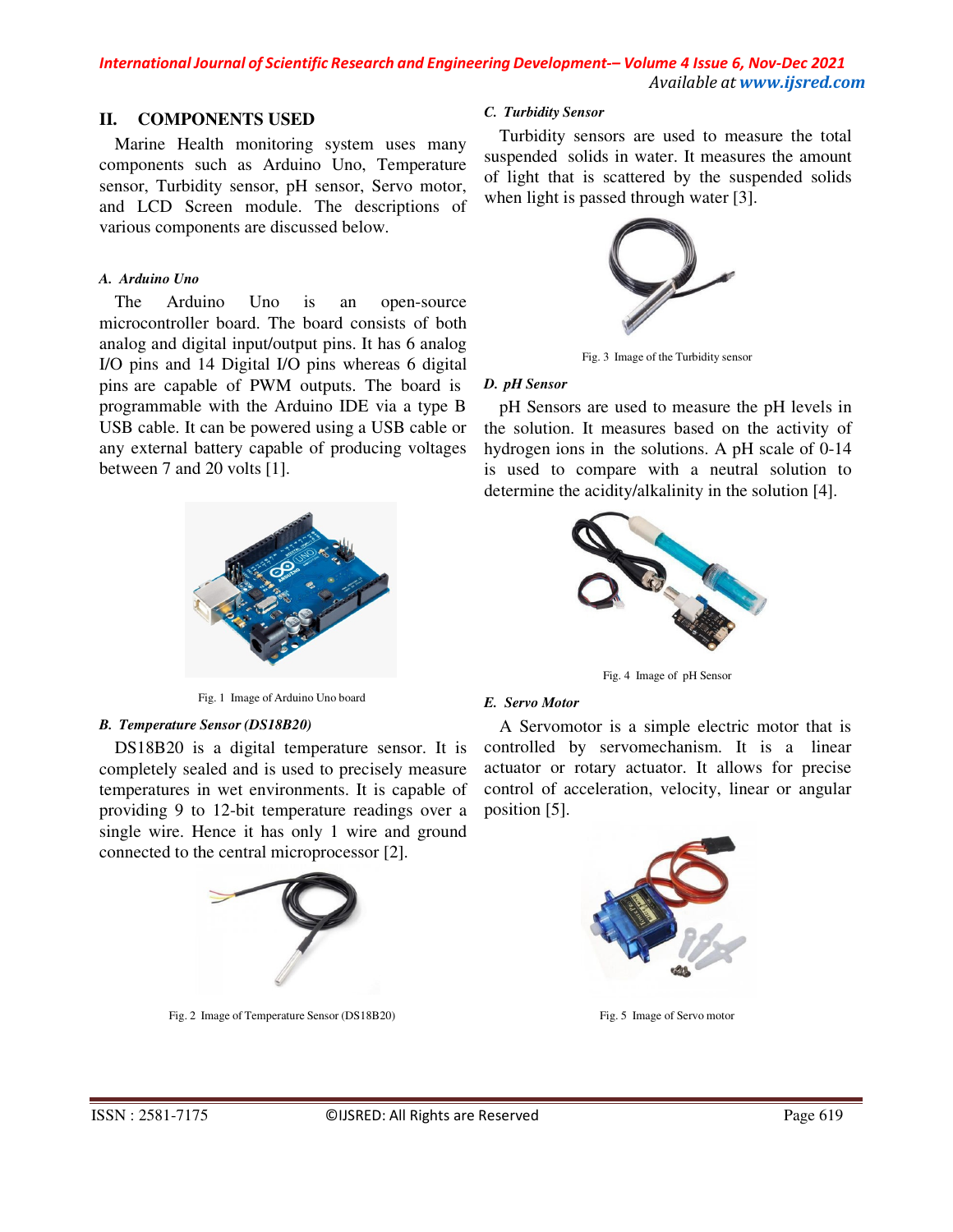#### *F. LCD Screen Module*

The LCD is a type of display that uses liquid crystals for its operation. It has a 16-pin interface and is used to display texts. [6]



Fig. 6 Image of the LCD Screen Module

# **III. WORKING MECHANISM**

The block diagram of the Marine Health - Arduino-based aquarium monitoring system is shown in fig.1.



Fig. 8 Block diagram of Arduino based aquarium monitoring system

The Arduino Uno is a small microcontroller used to monitor and control the sensors. The controller board is connected to components like Analog pH Meter, DS18B20 Water Proof Temperature Sensor Probe, 16x2 LCD I2C, Real-time clock, turbidity sensor, and 180-degree metal Servo motors which are connected on the controller analog and digital pins. The pH of a liquid solution uses a gravity pH sensor which is used to measure the acidity of a liquid. The temperature probe will measure the tank water temperature and it will be controlled accordingly as per the season. At the same time Turbidity indicates the water quality by detecting suspended particles in water by measuring the light transmittance and scattering rate which changes with the amount of total suspended solids (TSS) in

water. As the TTS increases, the liquid turbidity level increases, and the results of the sensors are displayed on I2C Module LCD would show can the values of the temperature, turbidity, and pH level on the Screen which is attached to the outer body. An LED indicator is also used to indicate the quality of water. To add to the eating habits of the fish we have integrated the real timer clock with the motor, so every 4-5 hours required grams of food grains drop into the water tank.

### **IV. PRODUCT RENDERS**



Fig. 9 Image showing different components of the system



Fig. 10 Zoom-in image of the Display panel

ISSN : 2581-7175 ©IJSRED: All Rights are Reserved Page 6200 of the Reserved Page 6200 of the Reserved Page 620<br>ISSN : Reserved Page 6200 of the Reserved Page 6200 of the Reserved Page 6200 of the Reserved Page 6200 of the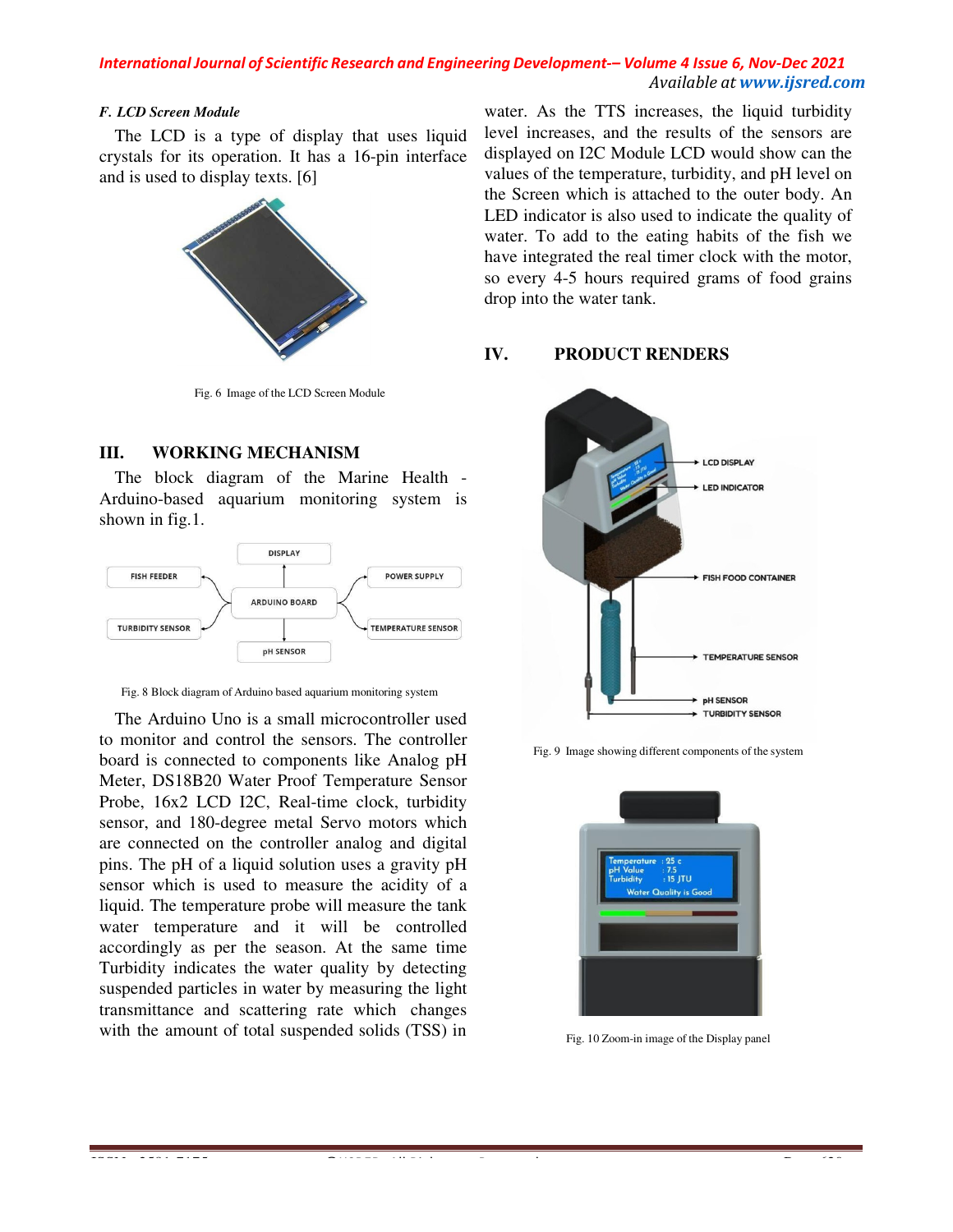

Fig. 11 Marine Health - Front view



Fig. 13 Isometric view of Marine Health in an aquarium



Fig. 12 Marine Health - Left Side View



Fig. 14 Image showing the placement of Marine Health in an aquarium